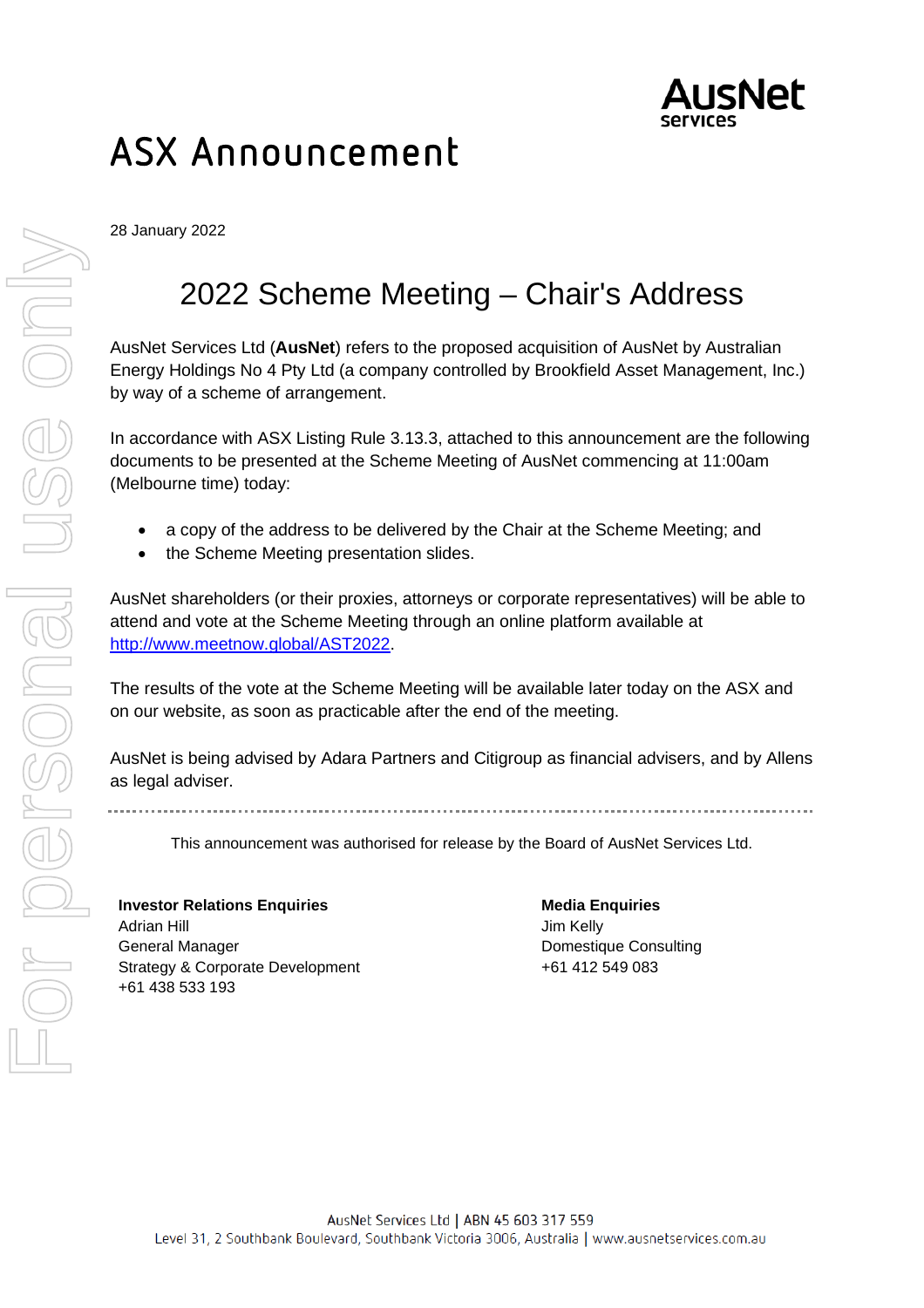### **CHAIR'S ADDRESS**

#### **28 January 2022**

### **1 SLIDE 1: Scheme Meeting Cover Slide**

**2 SLIDE 2: Disclaimer**

#### **3 SLIDE 3: Chair's Address**

Welcome ladies and gentlemen to the Scheme Meeting of AusNet Services Ltd. My name is Peter Mason and I have the pleasure of being the Chairman of your company and will be chairing today's Scheme Meeting.

As the COVID-19 pandemic still poses ongoing health risks, our Scheme Meeting is being held online and live via Computershare's Virtual Meeting platform.

Our Company Secretary has informed me that a quorum is present and therefore I declare the AusNet Scheme Meeting open.

I wish to begin by acknowledging the Wurundjeri ('were-un-juri') people of the Kulin nation as the Traditional Custodians of the land on which AusNet's corporate office is situated. I pay respect to their Elders, past, present and emerging and extend this respect to other Aboriginal and Torres Islander people from other communities who are joining us today.

On behalf of the AusNet Board of Directors, I'd like to welcome our Shareholders, or their proxies, attorneys or representatives present – thank you for attending today.

I propose to take the Notice of Meeting as read.

I'd like to welcome my fellow Board members joining us on the webcast today:

- Alan Chan Heng Loon who joined the Board in 2018;
- Ralph Craven who joined the Board in 2014;
- Sally Farrier who joined the Board in 2014;
- Robert Milliner who joined the Board in 2015;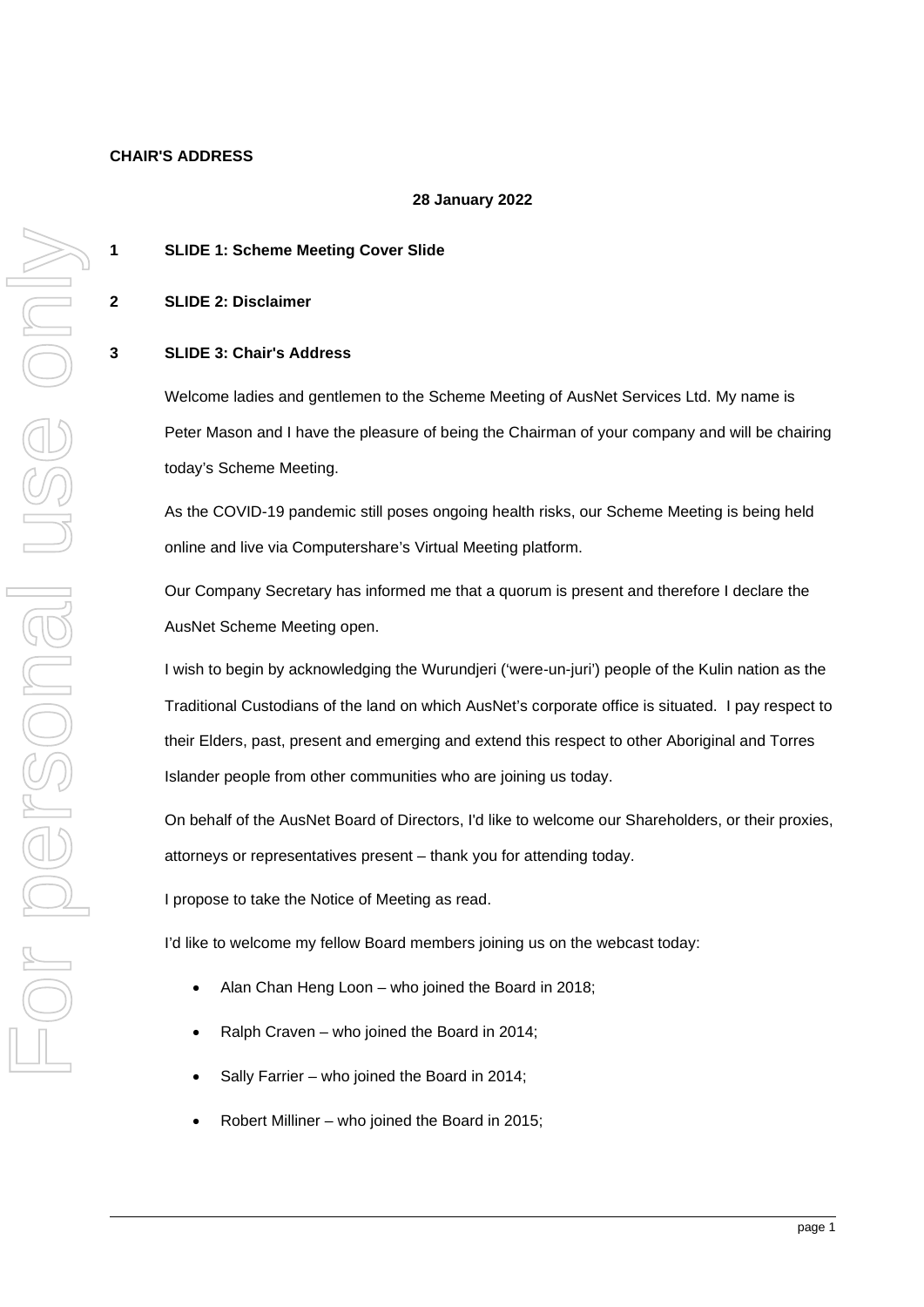- Tony Narvaez AusNet's Managing Director, who joined AusNet in November 2019;
- Nora Scheinkestel who joined the Board in 2016;
- Tan Chee Meng who joined the Board in 2016; and,
- Li Lequan who joined the Board in 2018.

Naomi Kelly, our Company Secretary, is also with us on the webcast, as are members of the AusNet Executive Leadership Team. Also with us is Adrian Hill, General Manager Strategy and Corporate Development, who will be assisting me with your questions today.

Finally, we have representatives from Citi, Adara and Allens joining us.

I will shortly talk you through how this meeting and voting process will be conducted, but before I get to that, I would like to speak briefly about when the results of the meeting will be available. You will be able to see the proxies lodged prior to the meeting on the slide when we turn to the formal business of the meeting, being the Scheme Resolution. The slides have also been uploaded to the ASX prior to this meeting. As is their right, not every shareholder has chosen to appoint a proxy and this includes State Grid. In addition, shareholders retain the discretion to vote in person, rather than by an appointed proxy and it is important that certain validation procedures are undertaken after the polls close. Accordingly, the results of the vote on the Scheme Resolution will not be available until later today on the ASX and on our website and as soon as practicable after the end of the meeting.

I would also like to point out that we have plans in place in the event we experience any technology issues at our end during the meeting. If that occurs and I am unable to Chair the meeting, Robert Milliner will step in and become Chair of the meeting. He will Chair the meeting until such time that I can resume as Chairman. If we experience technological difficulties that result in a significant number of shareholders being unable to reasonably participate, then it may be necessary to take a short break or to adjourn the meeting. Details of any adjournment will be announced to the ASX and made available on our website as soon as possible.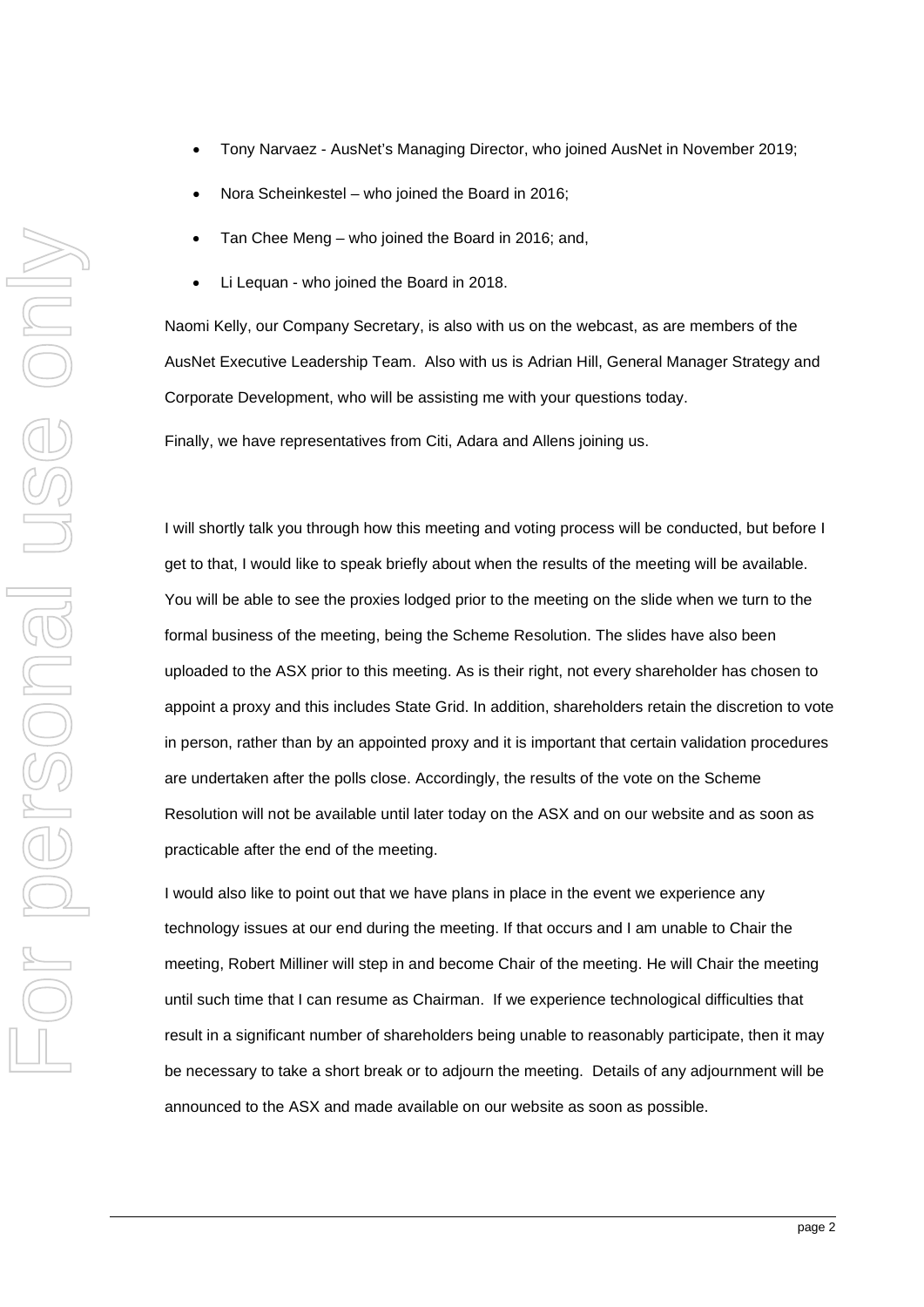I'd now like to briefly reflect on the journey that AusNet has been on over the past few years.

I was appointed Chairman of AusNet in May 2016. Since then, the Board's focus has been to oversee the operation of an economically, environmentally and socially sustainable business, with our key objectives of delivering safe and reliable energy to customers. AusNet has a strong mix of diverse regulated core networks, complemented by a growing contracted infrastructure portfolio which is leveraged to the energy transition. Facilitating a low carbon future and working closely with government, communities, and customers has been a key part of our strategy to deliver growth. Our growth aspirations have been supported by a disciplined approach to capital allocation underpinned by prudent financial metrics generating solid returns to shareholders.

I'd like to extend my sincere thanks to my colleagues on the Board, to the executive team and to every employee at AusNet for their efforts and contribution during this time. Their commitment to the Company, particularly during a global pandemic and recently some of the largest storm events ever experienced, is significant and much appreciated.

I'll now take a moment to explain our virtual meeting platform. All attendees participating live are able to ask questions and submit votes through the platform.

#### **4 SLIDE 4: How to Ask a Question**

Questions can be submitted at any time by using the online platform or via telephone. Instructions for how to ask a question are available on the screen. To ask a written question via the online platform, click on the Q&A 'speech bubble' icon. Once you have completed typing your question, please select the send button to submit your question.

To ask a question verbally, please click on the link at the bottom left of the screen underneath the webcast, as indicated on the slide. You'll need to register and will then be sent a unique access code and phone number to dial. Dial the number and enter the unique access code to speak to the operator. You will then need to remain on hold until you are informed by the operator that you may ask your question.

While you can submit questions online or click on the link to initiate the process to ask a question verbally from now on, I will address questions at the relevant time in the meeting. Questions must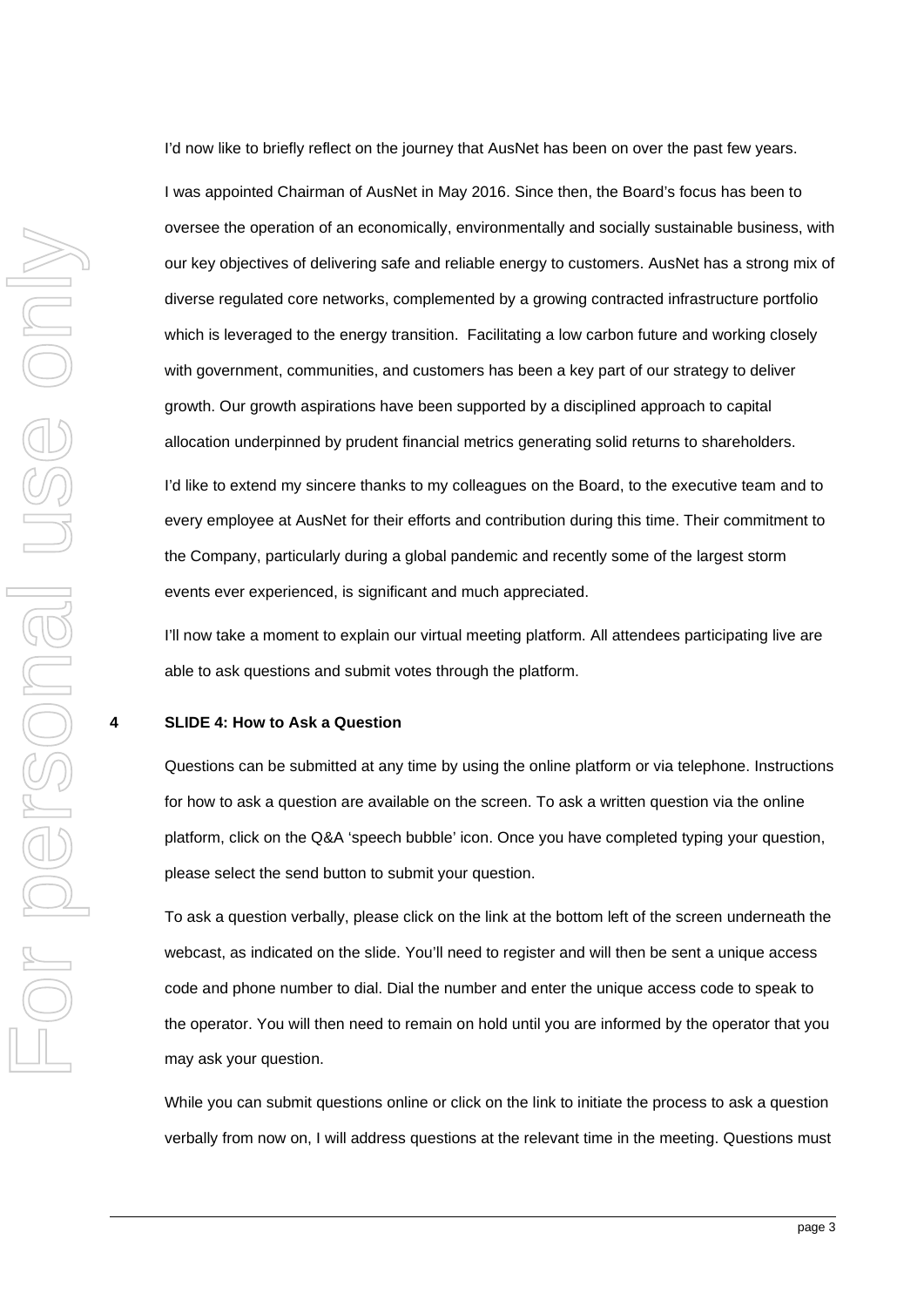be relevant to the business of today's meeting, being the approval of the Scheme. Please note, I will not address questions that are unrelated to the Scheme. If we receive multiple questions on one topic they may be amalgamated. But we will be very conscious to try to answer all relevant questions throughout the course of today's meeting.

#### **5 SLIDE 5: How to Vote**

Voting today will be conducted by way of a poll. I appoint Christopher Dedrick from our Registry, Computershare Investor Services, to be the Returning Officer in regard to the poll.

In order to provide you with enough time to vote, I will shortly open voting. Instructions for how to vote are available on the screen.

If you are eligible to vote, once voting opens, press the vote icon and the resolution will be activated with voting options. To cast your vote simply select one of the options. There is no need to hit a 'submit' or 'enter' button, as the vote is automatically recorded. You will receive a vote confirmation notification on your screen.

**I now declare voting open.** Please submit your votes at any time. I will give you a warning before I move to close voting.

With that explanation, I will now move on to provide an overview of the Scheme.

#### **6 SLIDE 6: Overview of the Scheme**

The business of today's meeting is to consider, and if thought fit, approve a scheme of arrangement under which Australian Energy Holdings No 4 Pty Ltd, the Bidder, will acquire all of the Shares in AusNet. The cash amount payable by the Bidder for each AusNet Share under the Scheme is \$2.6025. When this amount is added to AusNet's interim unfranked dividend for the half year ended 30 September 2021 of \$0.0475 per AusNet Share which was paid on 16 December 2021 to the AusNet Shareholders who held their AusNet Shares as at the interim dividend record date of 17 November 2021, it represents a Total Cash Amount of \$2.65 per AusNet Share.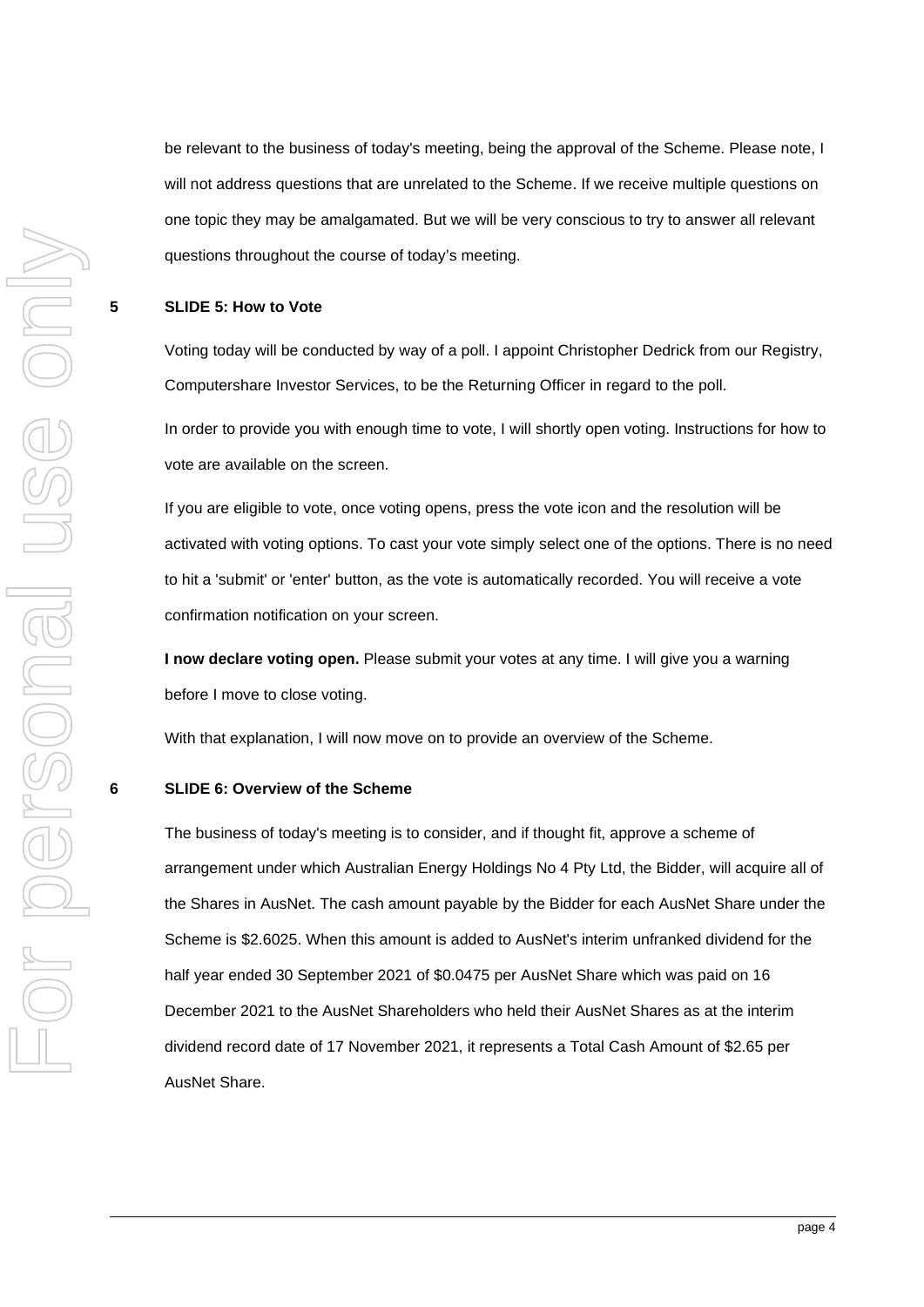If the Scheme proceeds, the Bidder will be owned by a consortium comprising (among others) a syndicate of institutional investors managed or advised by Brookfield Asset Management Inc., together with the Sunsuper Superannuation Fund, Alberta Investment Management Corporation, Investment Management Corporation of Ontario and Healthcare of Ontario Pension Plan. As set out in the Scheme Booklet which was made available to Shareholders, your Directors unanimously recommended, in the absence of a Superior Proposal and subject to the Independent Expert continuing to conclude the Scheme is in the best interests of AusNet Shareholders, that Shareholders vote in favour of the resolution at today's meeting.

Some of the key reasons for this recommendation include:

- The Total Cash Amount of \$2.65 per AusNet Share represents a significant premium to AusNet's recent historical trading prices;
- The Total Cash Amount of \$2.65 per AusNet Share equates to acquisition multiples that are at the high end of market evidence for electricity transmission and distribution networks and gas distribution networks;
- The proposal from the Bidder is a 100% cash proposal, which provides AusNet Shareholders with the opportunity to realise certain cash value for their AusNet Shares now, which may not be achieved if the Scheme does not proceed;
- The Total Cash Amount of \$2.65 per AusNet Share is the highest offer price received as a result of a competitive process between Brookfield and APA Group, which produced five indicative, non-binding and conditional proposals for the acquisition of AusNet prior to the final binding offer of \$2.65 per AusNet Share from the Bidder

The result underscores the AusNet Board's work to maximise value for shareholders at all times – by responding to the unsolicited proposals from both parties and by converting one of the indicative proposals into a binding offer

The AusNet Board has been collectively focused on acting in the best interests of all shareholders by facilitating multiple proposals and negotiating a binding proposal for shareholders to consider that is unanimously supported by all Directors.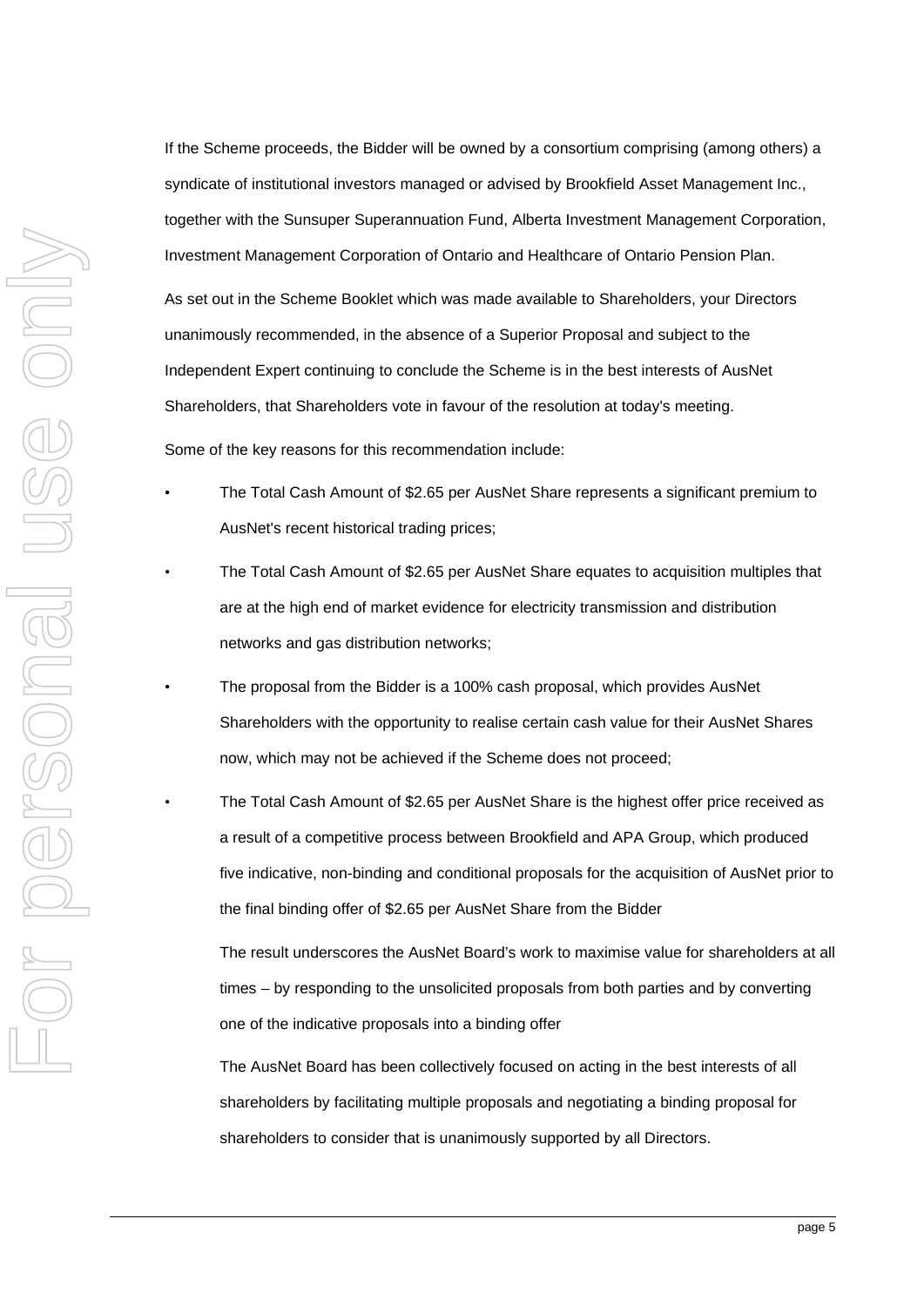- Underlining the value of the Brookfield offer negotiated by the AusNet Board is the fact that AusNet has not received any further proposals from APA or any other party since the signing of the Scheme Implementation Deed;
- AusNet's share price may fall if the Scheme does not proceed and in the absence of a Superior Proposal;
- The Scheme is supported by AusNet's major shareholder Singapore Power International Pte Ltd and SP eResources Pte Ltd, which has informed AusNet that it intends to vote all AusNet Shares that it held or controlled on the Scheme Meeting Record Date in favour of the Scheme, subject to certain conditions outlined in the Scheme Booklet, including that there is no superior proposal; and
- As announced by AusNet to the ASX on 12 November 2021, the Bidder has received written confirmation from FIRB that the Commonwealth Government has no objection to the transaction.

The Board has also appointed Grant Samuel & Associates Pty Limited as the Independent Expert to assess the merits of the Scheme. A copy of the Independent Expert's Report was included in the Scheme Booklet. The Independent Expert has concluded that, in the absence of a Superior Proposal, the Scheme is fair and reasonable and, therefore, is in the best interests of AusNet Shareholders. The Independent Expert has assessed the full underlying value of AusNet Shares at between \$2.45 and \$2.70 per AusNet Share. The Total Cash Amount of \$2.65 per AusNet Share that is payable to AusNet Shareholders is near the top of this range.

Please note that, even if the Scheme is approved by the requisite majorities at today's meeting, the Scheme is still subject to approval by the Supreme Court of New South Wales.

If the Scheme is approved by Shareholders today, the timetable to implement the Scheme and pay Shareholders their Scheme Consideration will be as follows:

- 3 February the Second Court Date for approval of the Scheme;
- 4 February the Effective Date of the Scheme and the last trading day in AusNet Shares;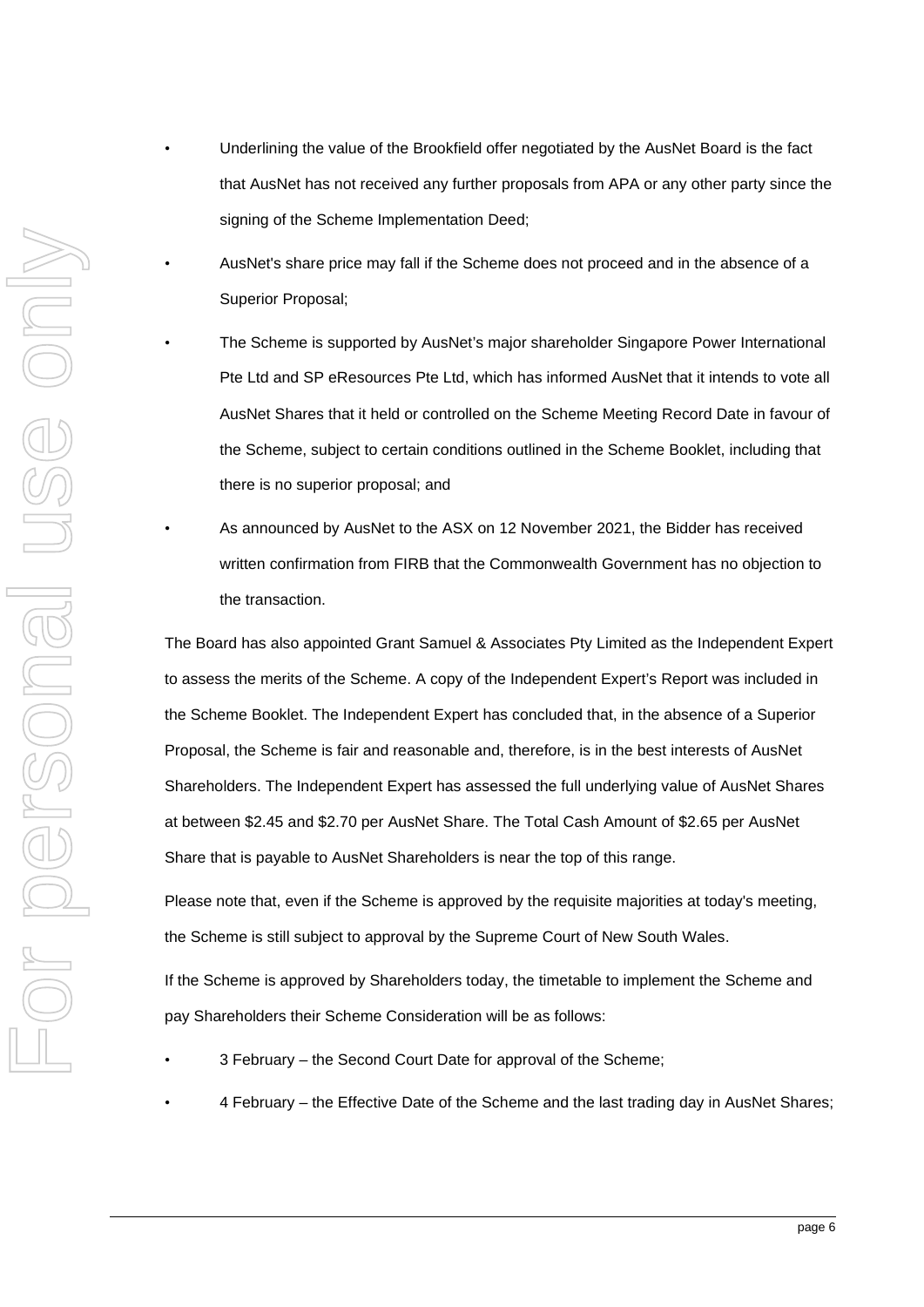- 9 February the Scheme Record Date all Shareholders who hold AusNet Shares on this date will be entitled to receive the Scheme Consideration; and
- 16 February the Implementation and Payment Date.

### **7 SLIDE 7: Questions**

I will now respond to questions in relation to the business of the meeting that Shareholders have submitted during the course of today's meeting.

#### **8 SLIDE 8: Scheme Resolution**

I will now turn to the formal business of the meeting.

There is only one item of business before this meeting today, being the Scheme Resolution, which is set out on the screen.

All persons entitled to vote have been granted access in the system through the polling icon.

#### **9 SLIDE 9: Proxy Results**

I will be casting the undirected proxies given to me in favour of the Scheme Resolution.

The proxy votes received prior to the relevant cut off time are on the screen before you.

As I noted at the beginning of this meeting, the results of the poll will not be available during the meeting, but will be available on the ASX and on our website as soon as practicable after the meeting.

I ask you to please complete your voting. I will now pause for 2 minutes to allow you time to finalise your votes.

Thank you. I now declare voting and the poll closed.

### **10 SLIDE 10: Close of Scheme Meeting**

That concludes our formal business.

To our Shareholders, thank you for your consistent support and for being with us throughout this journey.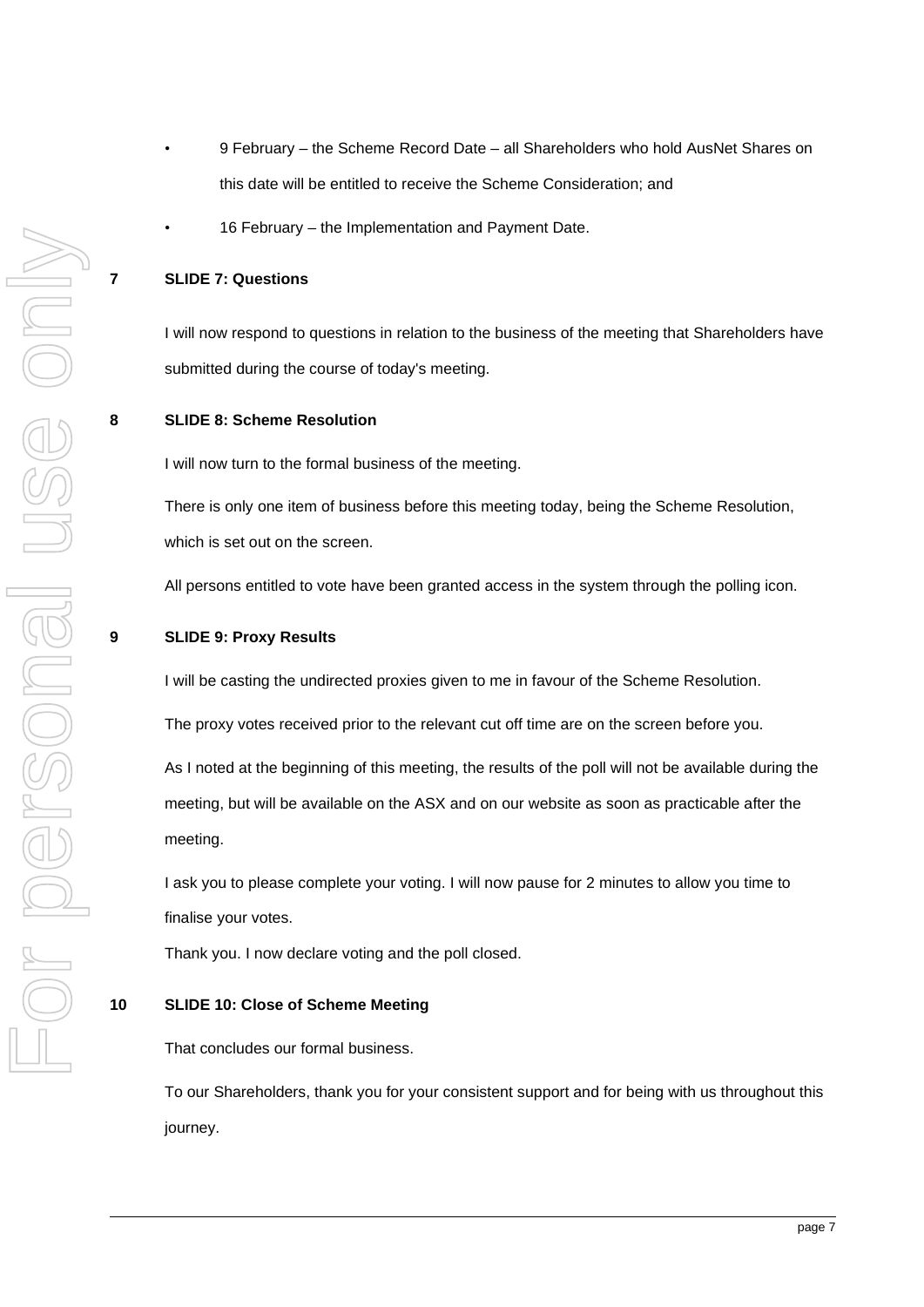Thank you for your attendance and your participation in today's online Scheme Meeting.

I now declare the Scheme Meeting of AusNet Services Ltd closed.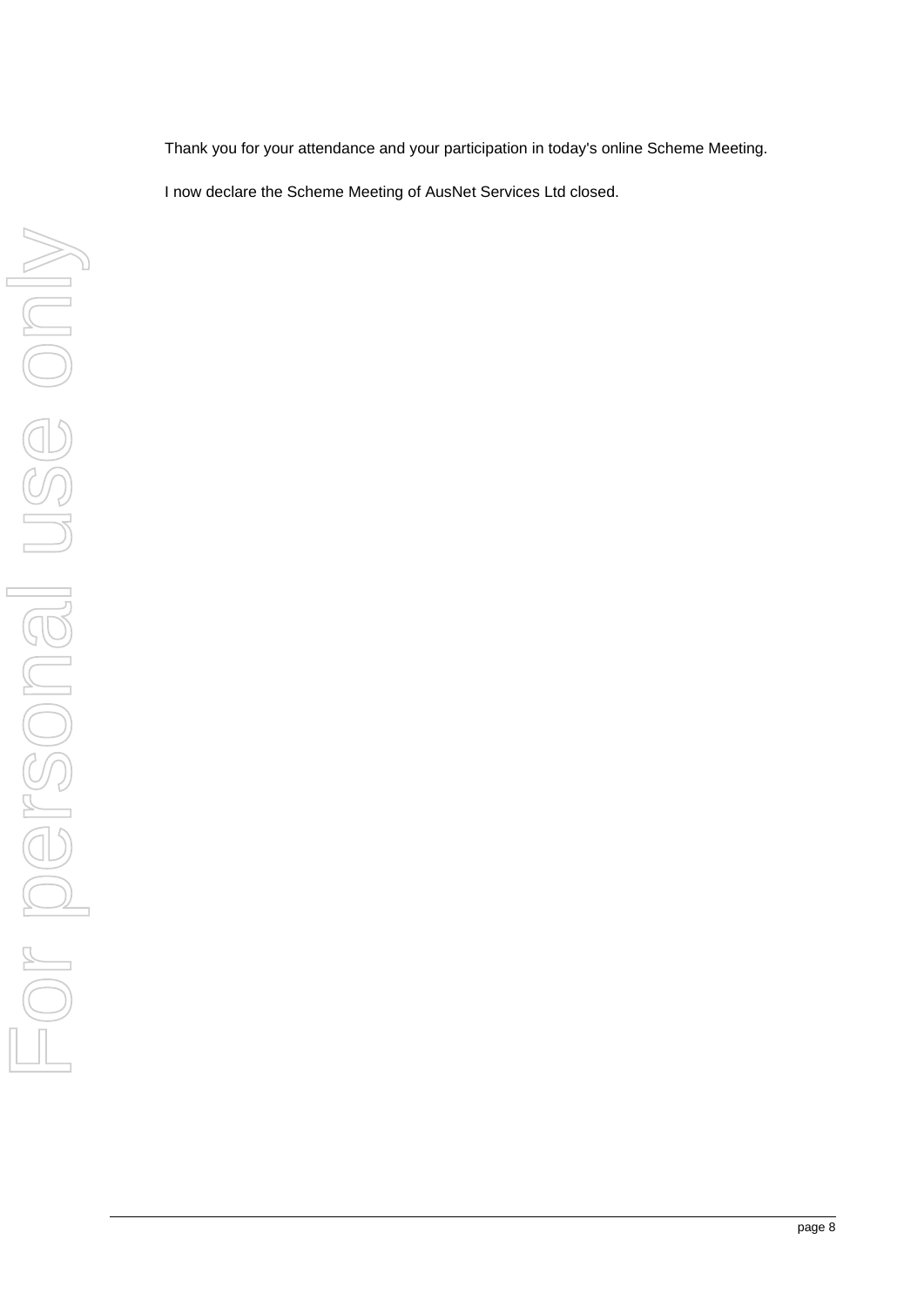# **AusNet Scheme Meeting**

**28 January 2022**

**AUSNet** 

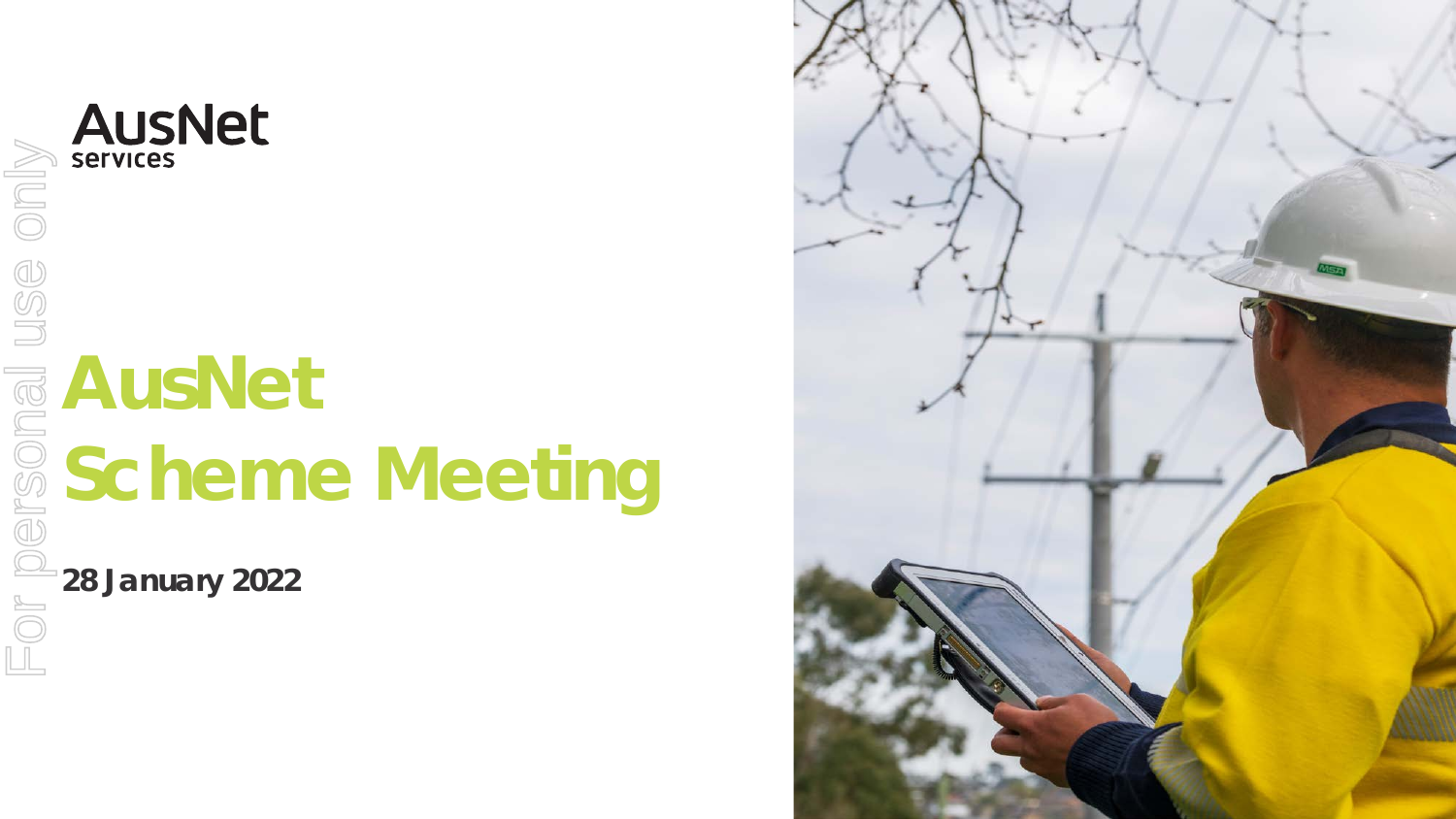### **Disclaimer**

The AusNet Services Group (**AusNet**) comprises AusNet Ltd and its subsidiaries.

The information in this presentation is not a prospectus, product disclosure statement or other offering document and does not constitute an offer, invitation or recommendation to subscribe for, retain or purchase any securities in AusNet. The information is an overview (in summary form) and does not purport to be complete or contain all the information necessary to make an investment decision. This presentation is not financial product advice and does not take into consideration the investment objectives, financial situation or particular needs of any particular person. You should consider the appropriateness of the information having regard to your individual objectives, financial situation (including taxation position) and needs, and seek independent professional advice. This presentation, and the information in this presentation, will not form the basis of any contract or commitment.

This presentation has been prepared by AusNet on the information available. To the maximum extent permitted by law, no representation or warranty, express or implied, is made as to the fairness, accuracy, completeness or correctness of the information, opinions and conclusions in this presentation and AusNet, its directors, officers, employees, agents and advisers disclaim all liability and responsibility (including for negligence) for any direct or indirect loss or damage which may be suffered by any recipient through use or reliance on anything contained in or omitted from this presentation.

This presentation contains certain "forward-looking statements" and prospective financial information. These forward-looking statements and information are based on the reasonably held beliefs of AusNet management as well as reasonable assumptions made by and information currently available to AusNet management and are current only as of the date of this presentation. All statements other than statements of historical facts included in this presentation, including without limitation, statements regarding AusNet forecasts, business strategy, synergies, plans and objectives, are forward-looking statements. Past performance is also not an indicator of future performance. In addition, when used in this presentation, the words "quidance", "forecast", "estimate", "expect", "anticipated" and similar expressions are intended to identify forward - looking statements. Such statements are subject to significant assumptions, risks and uncertainties, many of which are outside the control of AusNet and are not reliably predictable, which could cause actual results to differ materially, in terms of quantum and timing, from those described in this presentation. In receiving this presentation, you agree to the above restrictions and limitations. You are strongly cautioned not to place undue reliance on forwardlooking statements, particularly in light of the current economic climate and significant volatility, uncertainty and disruption caused by the COVID-19 pandemic.

### Non-IFRS information

- Other than as indicated, the financial information contained in this document is directly extracted or calculated from the annual financial report. Throughout this document some non-IFRS financial information is stated (operating expenses excluding certain items and regulated and contracted asset bases). We believe these non-statutory measures provide useful information to understand the financial performance of the Group, but should not be considered as an indication of, or substitution for reported information.
- The non-IFRS financial information has not been audited by the Group's auditors.

**AusNet** 

**Services**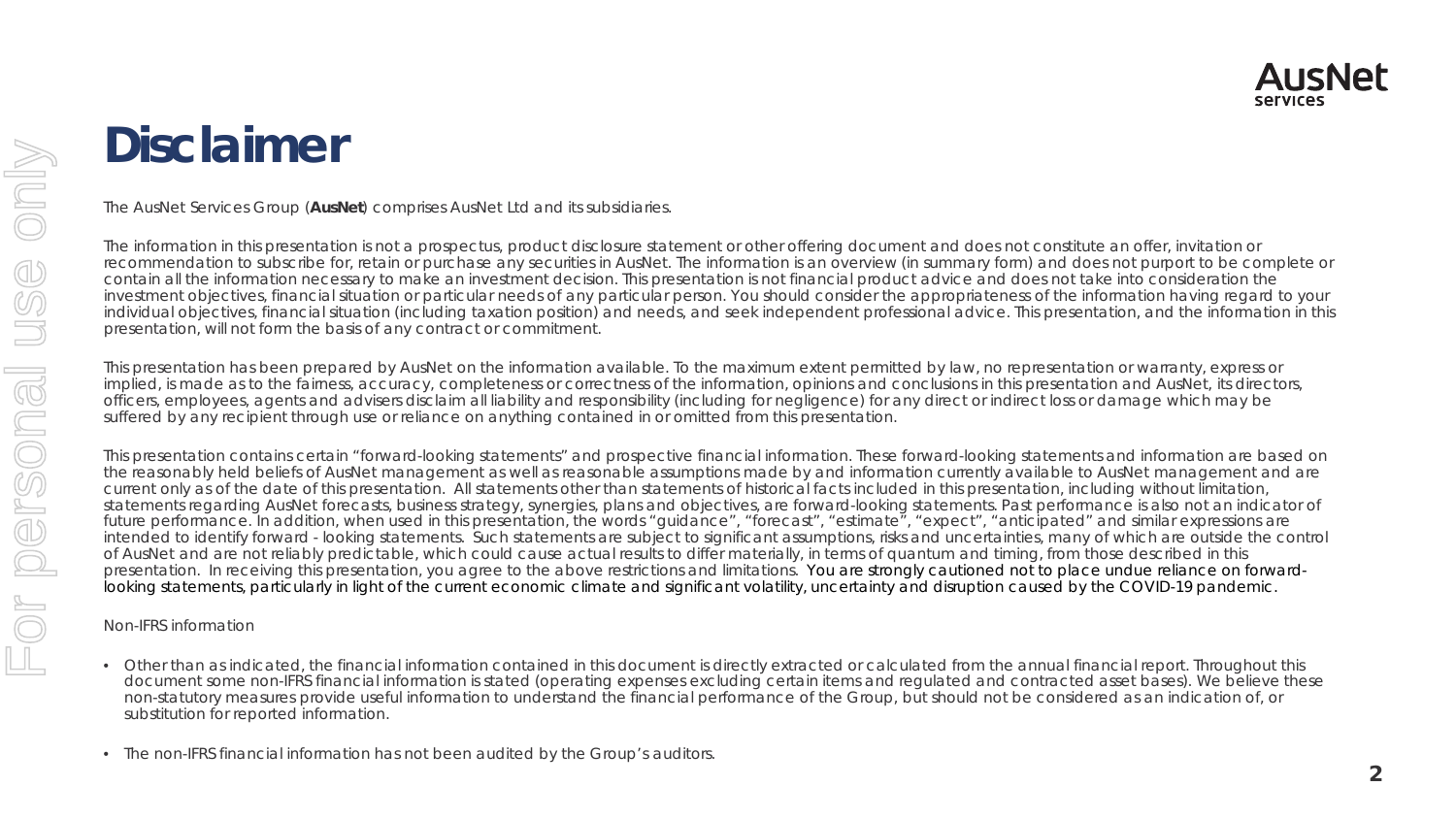### Chair's Address

*Peter Mason AM*

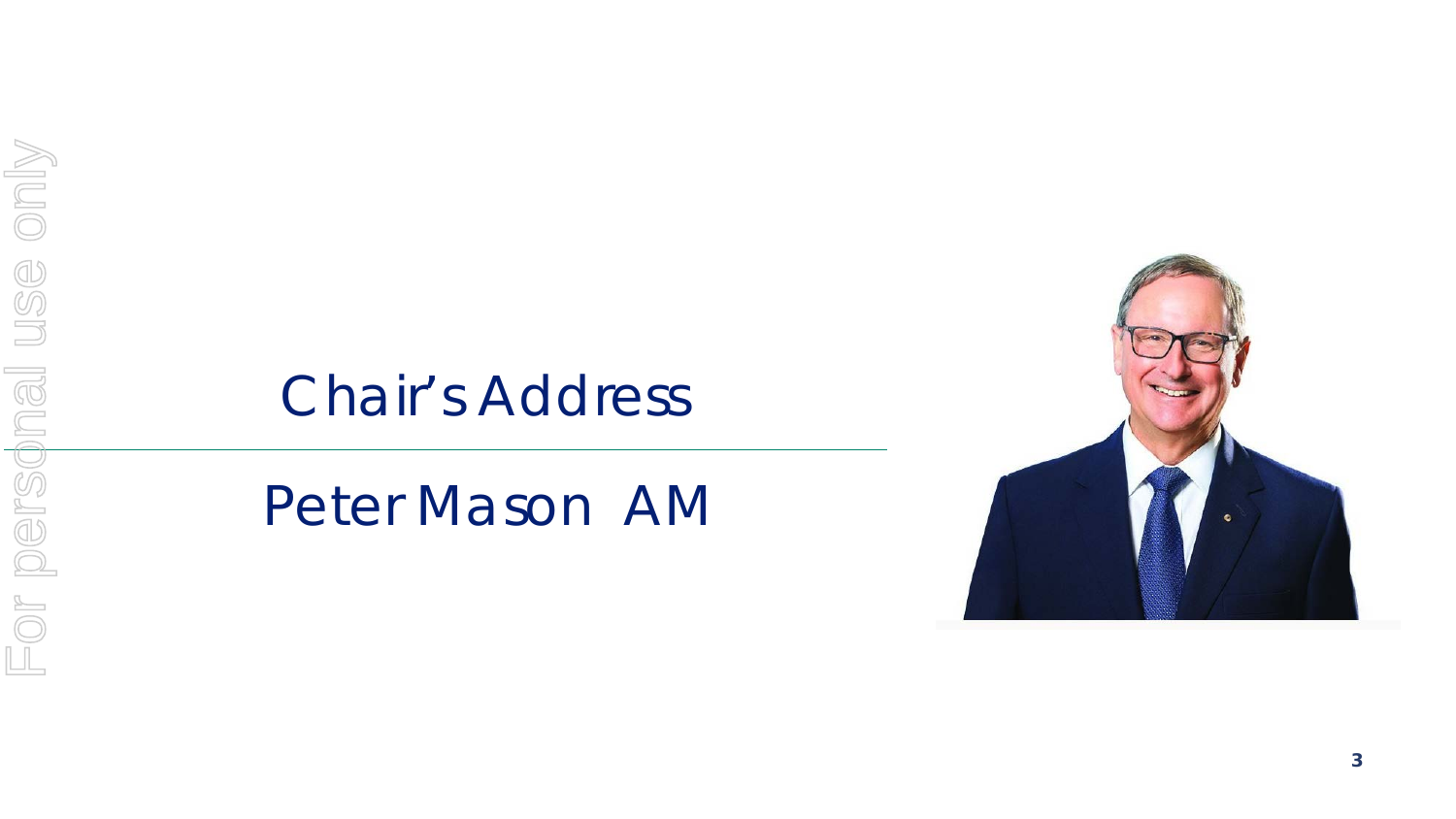## **How to Ask a Question**

- 1. To ask a written question select the  $Q & A$ icon
- 2. Type your question in the text box and press the send button
- 3. To ask a verbal question, click on the link on the bottom left of the webpage underneath the webcast and register to receive a unique access code and a phone number to dial

|                  | 与    |       |                  |
|------------------|------|-------|------------------|
| <b>Broadcast</b> | Vote | Q & A | <b>Documents</b> |
| Your question(s) |      |       |                  |
|                  |      |       |                  |
|                  |      |       |                  |
|                  |      |       |                  |
|                  |      |       |                  |
|                  |      |       |                  |
|                  |      |       |                  |
|                  |      |       |                  |

### You may enter a question using the field below.

Questions are limited to 2000 characters.



only For personal use onlyUSG For personal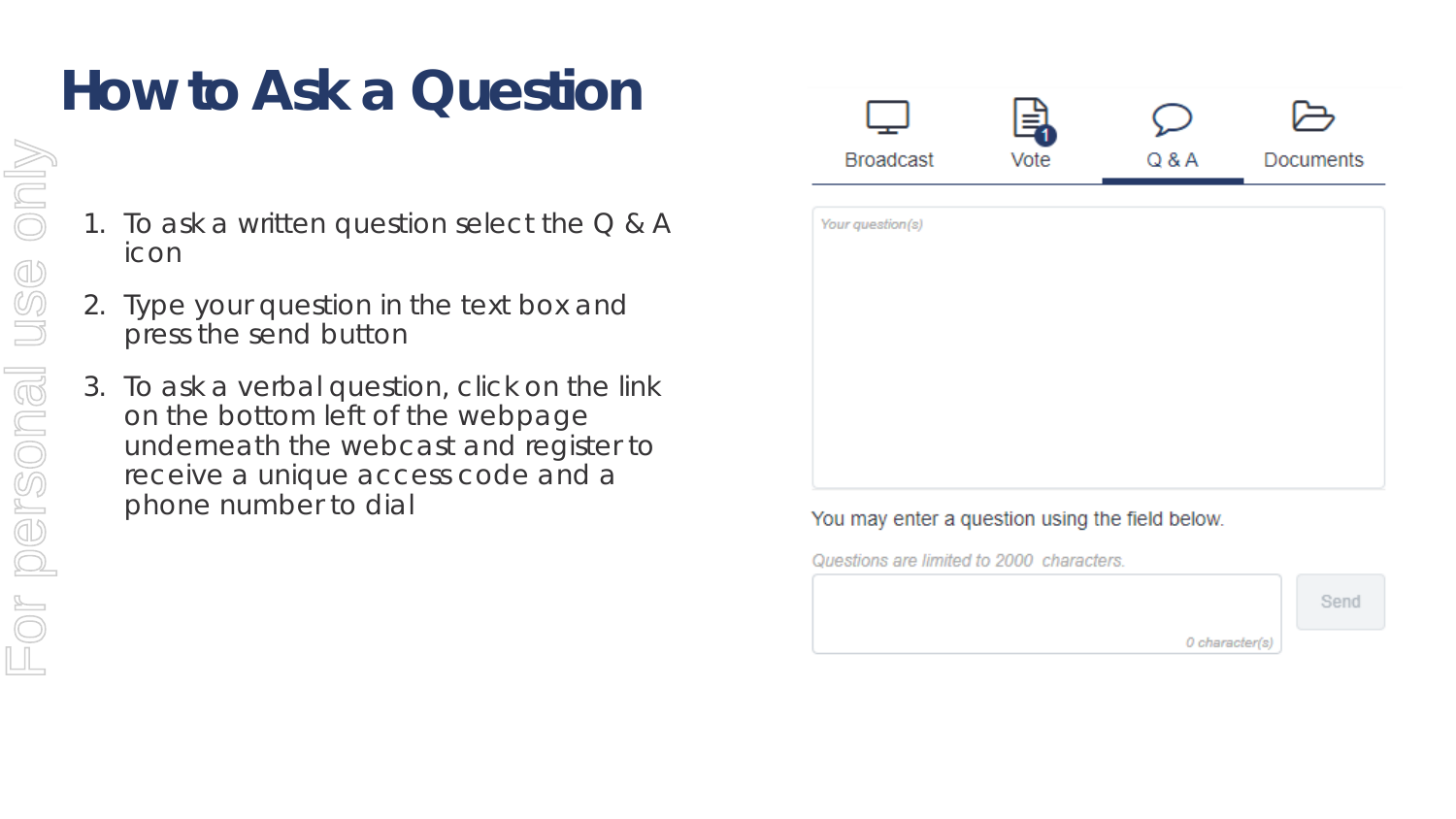# **How to Vote**

- 1. When the poll is open, select the vote icon at the top of the screen
- 2. To vote, select either For, Against or Abstain
- 3. You will see a vote confirmation
- 4. To change or cancel your vote "click here to change your vote" at any time until the poll is closed

| Broadcast                  | 릫<br>Vote | Q & A | ら<br>Documents |  |  |
|----------------------------|-----------|-------|----------------|--|--|
| <b>Item of Business</b>    |           |       |                |  |  |
|                            |           |       |                |  |  |
| <b>1 Scheme Resolution</b> |           |       |                |  |  |

|                                 | 크                              |       |           |  |  |  |
|---------------------------------|--------------------------------|-------|-----------|--|--|--|
| Broadcast                       | Vote                           | Q & A | Documents |  |  |  |
| <b>Item of Business</b>         |                                |       |           |  |  |  |
| <b>1 Scheme Resolution</b>      |                                |       |           |  |  |  |
|                                 | We have received your vote For |       |           |  |  |  |
| Click here to change your vote. |                                |       |           |  |  |  |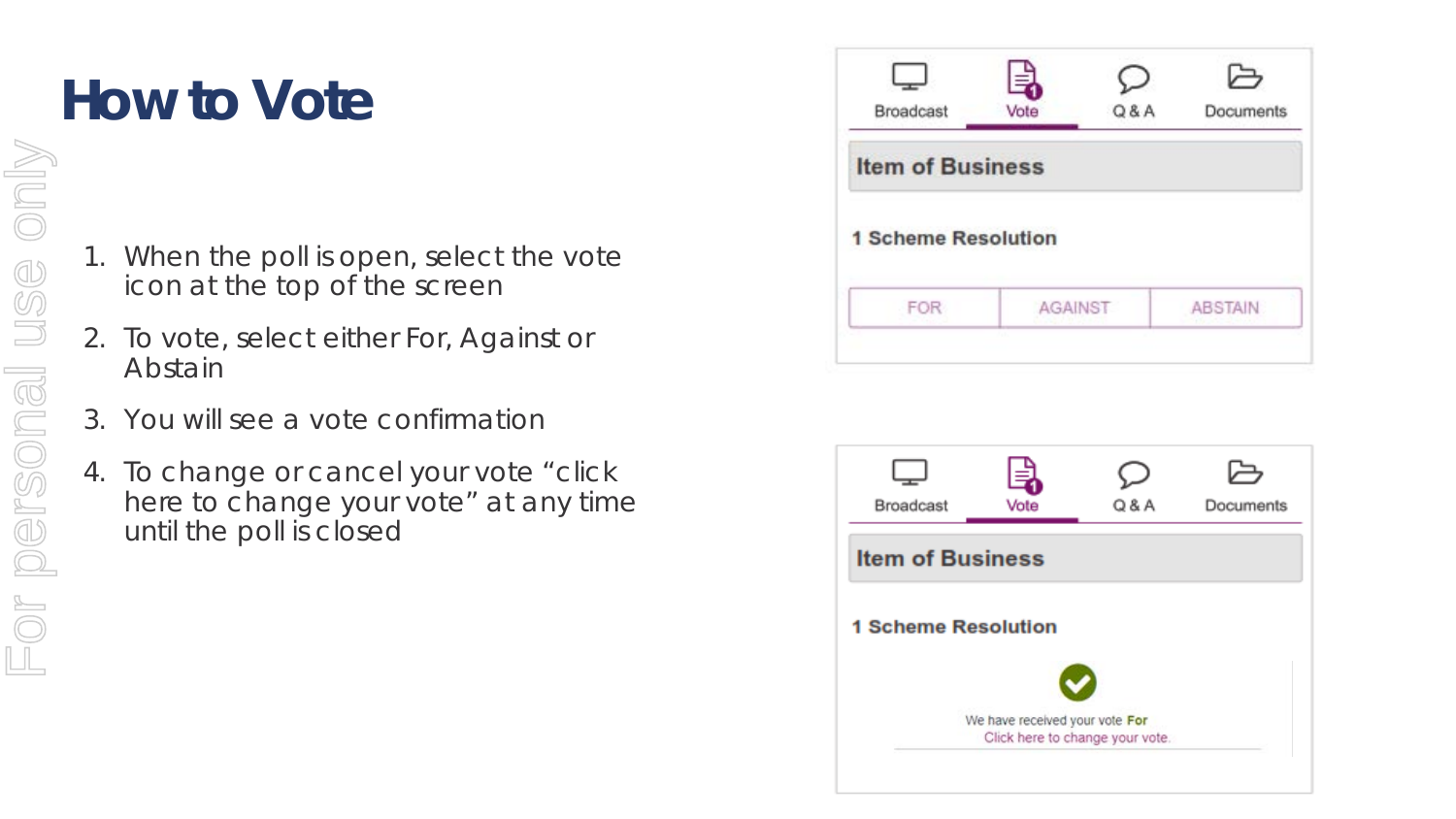### Overview of the Scheme

### *Chair, Peter Mason AM*

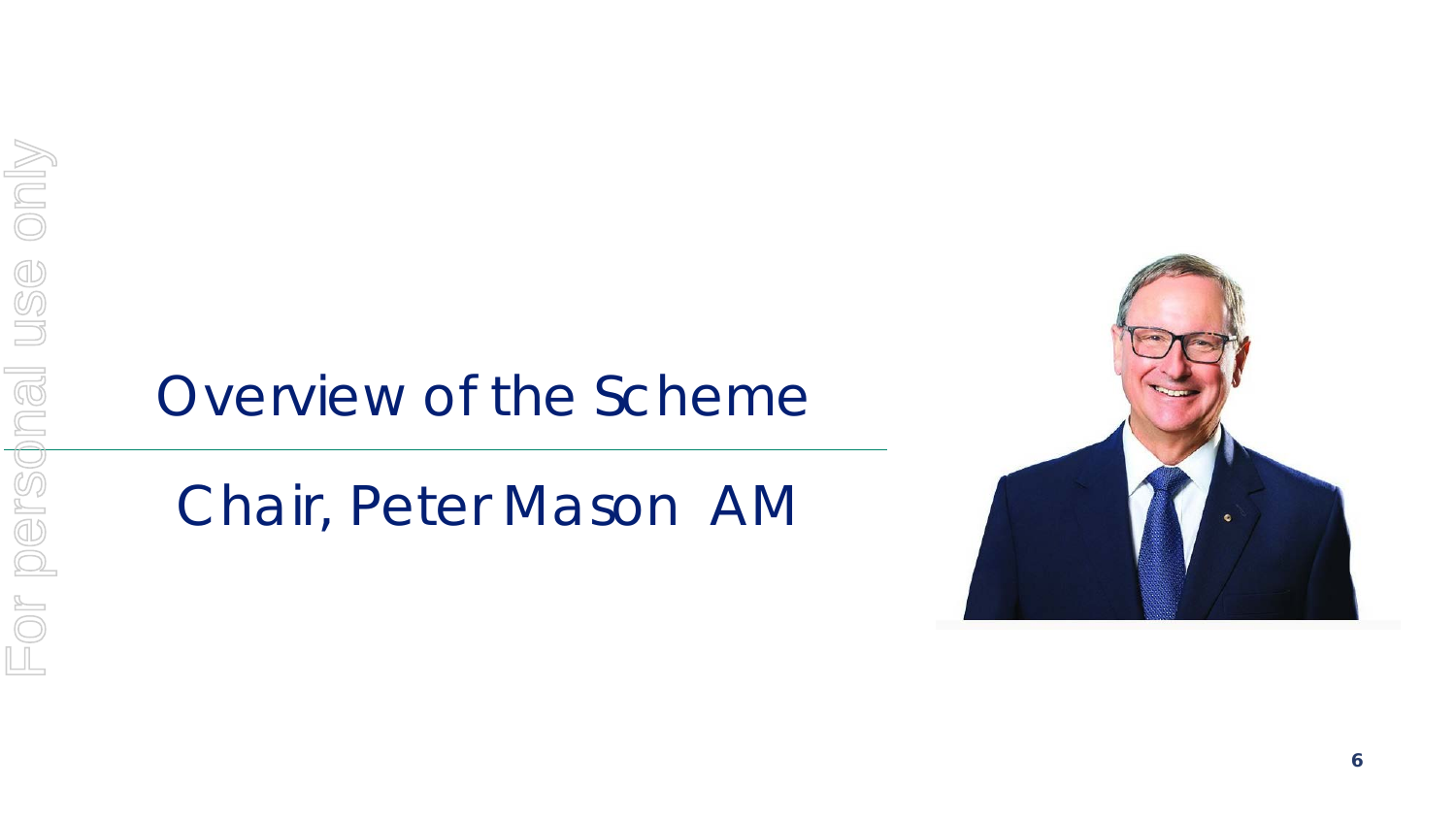**Questions** For personal use only

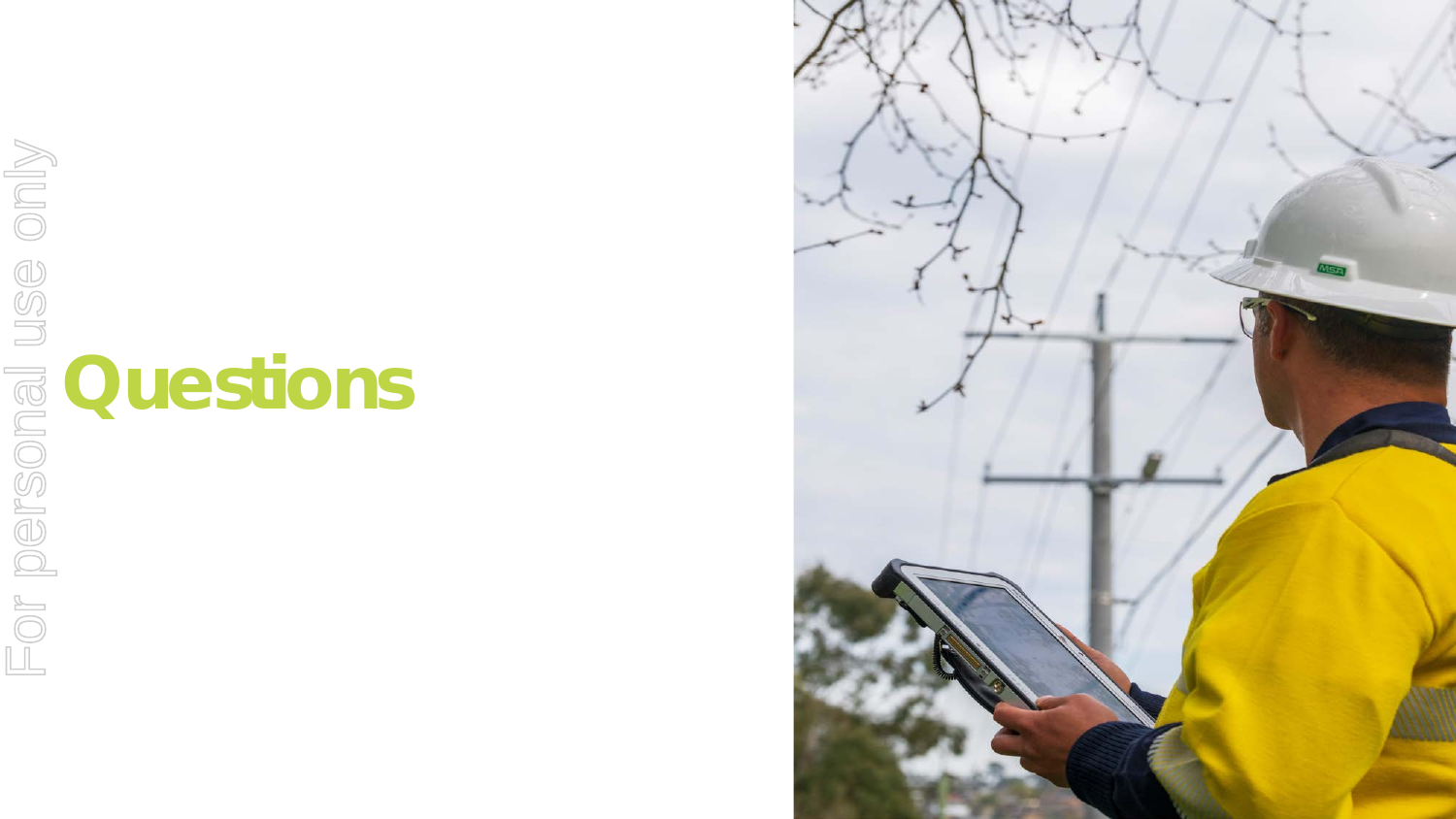### **Formal Business – Scheme Resolution**



Only For personal use onlyUSS For personal conditions."

"That, pursuant to and in accordance with section 411 of the Corporations Act 2001 (Cth), the scheme of arrangement proposed between AusNet Services Ltd ("AusNet") and the holders of its fully paid ordinary shares, the terms of which are contained in and more particularly described in the Scheme Booklet of which the notice convening the Scheme Meeting forms part, is approved (with or without alteration or conditions as approved by the Supreme Court of New South Wales and agreed to by AusNet and Australian Energy Holdings No 4 Pty Ltd ("Bidder")) and, subject to approval of the Scheme by the Court, the AusNet Board is authorised to implement the Scheme with any such alterations or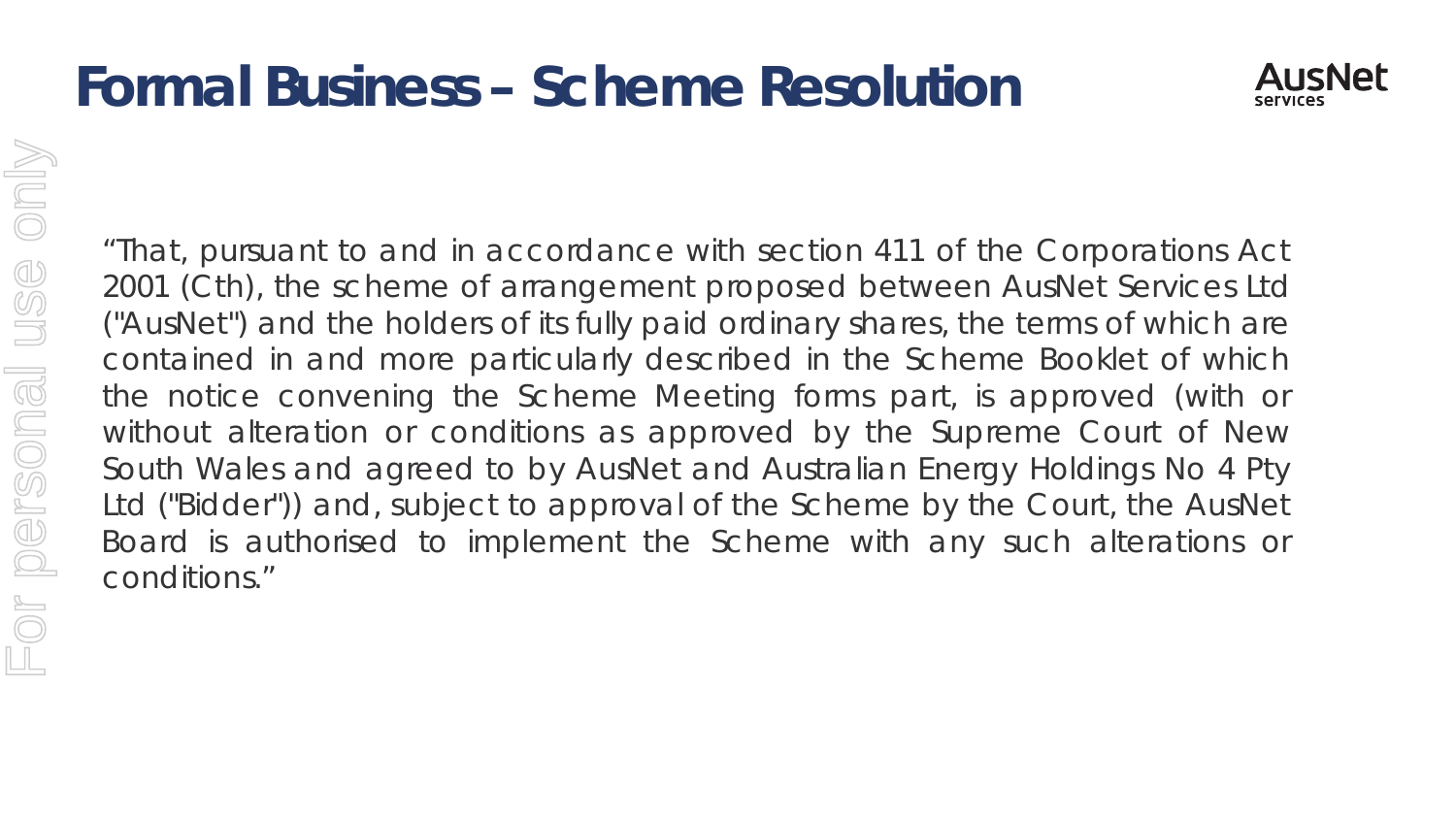### **Proxies Lodged Prior to this Scheme Meeting**



|                           | For           | <b>Against</b> | Open <sup>*</sup> | <b>TOTAL</b>  | Abstain** | <b>Requisite voting</b><br>majorities for<br><b>Scheme Resolution</b><br>to pass |
|---------------------------|---------------|----------------|-------------------|---------------|-----------|----------------------------------------------------------------------------------|
| Number of<br>votes        | 2,471,083,696 | 7,863,466      | 7,072,480         | 2,486,019,642 | 9,553,699 | At least 75% in<br>favour                                                        |
| % of votes                | 99.39%        | 0.32%          | 0.29%             | 100%          | 0.25%     |                                                                                  |
| Number of<br>shareholders | 2,545         | 448            | 248               | 3,300         | 31        | More than 50% in<br>favour                                                       |
| $%$ of<br>shareholders    | 77%           | 14%            | 8%                | 100%          | $1\%$     |                                                                                  |

Please note that the above table only shows the numbers and percentages of shareholders who appointed a proxy and votes covered by proxies lodged prior to this Scheme Meeting. Not all shareholders have lodged a proxy and shareholders retain the discretion to vote in person rather than by an appointed proxy. Certain validation procedures will also be run following the close of the poll. Accordingly, the results of this Scheme Meeting will not be known until after the meeting.

\* Open proxies in favour of the Chair (representing 0.29% of votes cast and 8% of shareholders voting) will be voted in favour of the resolution.

\*\* Votes relating to a shareholder who abstains from voting are not counted in determining the requisite majorities.

\*\*\*There were 28 shareholders (being 0.85% of all shareholders who submitted proxies) who split their holdings and voted differently in respect of those separate holdings. Those shareholders have been included within the 'for', 'against' and 'open' columns (as applicable) in the 'Number of votes cast' and '% of votes cast' rows, but have not been included within the 'for', 'against' or 'open' columns in the 'Number of shareholders' and '% of shareholders' rows due to this splitting.